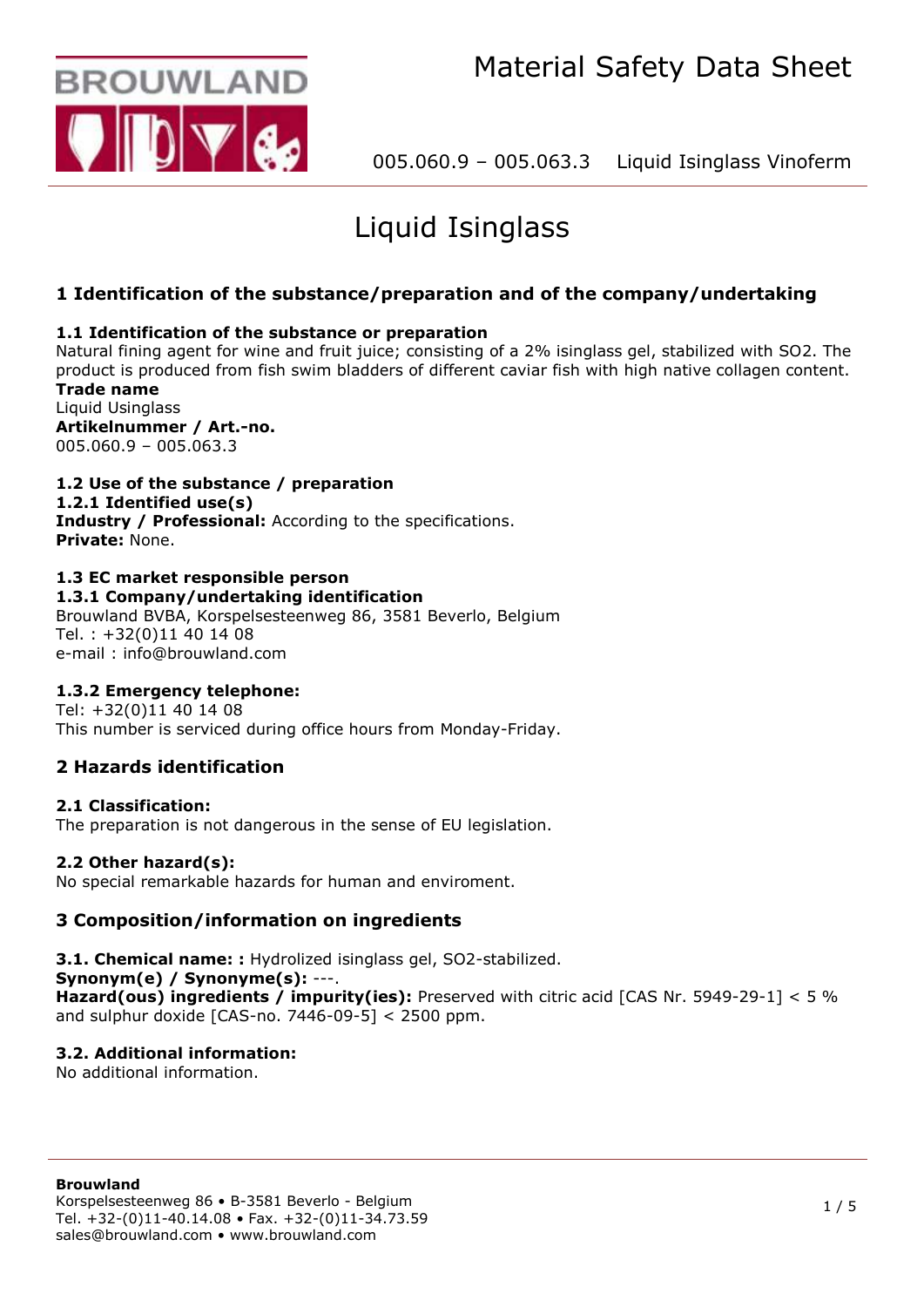

# **4 First aid measures**

## **4.1 General informations**

No special measures are necessary.

#### **4.2 In case of inhalation**

Provide for fresh air. May cause difficulties in breathing (sulfite asthma)

## **4.3 In case of skin contact**

Wash off with water and soap.

## **4.4 In case of eye contact**

In case of contact with eyes, rinse immediately thoroughly with plenty of water and consult an opthalmologist.

## **4.5 In case of ingestion**

If swallowed immediately rinse mouth thoroughly with water and drink water. May cause problems (sulfite asthma).

## **4.6 Self-protection of the first aider**

First aider: Pay attention to self-protection!

# **5 Fire-fighting measures**

#### **5.1 Suitable extinguishing media**

Coordinate fire-fighting measures to the fire surroundings.

#### **5.2 Extinguishing media which must not be used for safety reasons**

Co-ordinate fire-fighting measures to the fire surroundings.

#### **5.3 Special exposure hazards**

In case of fire possible formation of CO2, CO, NH3, SO2.

## **5.4 Special protective equipment for fire-fighters**

Wear full protective clothing.

## **6 Accidental release measures**

#### **6.1 Personal precautions**

Avoid generation of aerosols.

## **6.2 Environmental precautions**

Prevent from flowing off in larger quantities into water systems.

#### **6.3 Methods for cleaning up**

Wash with plenty of hot water (approx. 60°C). Product must be completely removed, since risk of slipping.

## **6.4 Additional information**

No additional information.

#### **Brouwland**

Korspelsesteenweg 86 • B-3581 Beverlo - Belgium Tel. +32-(0)11-40.14.08 • Fax. +32-(0)11-34.73.59 sales@brouwland.com • www.brouwland.com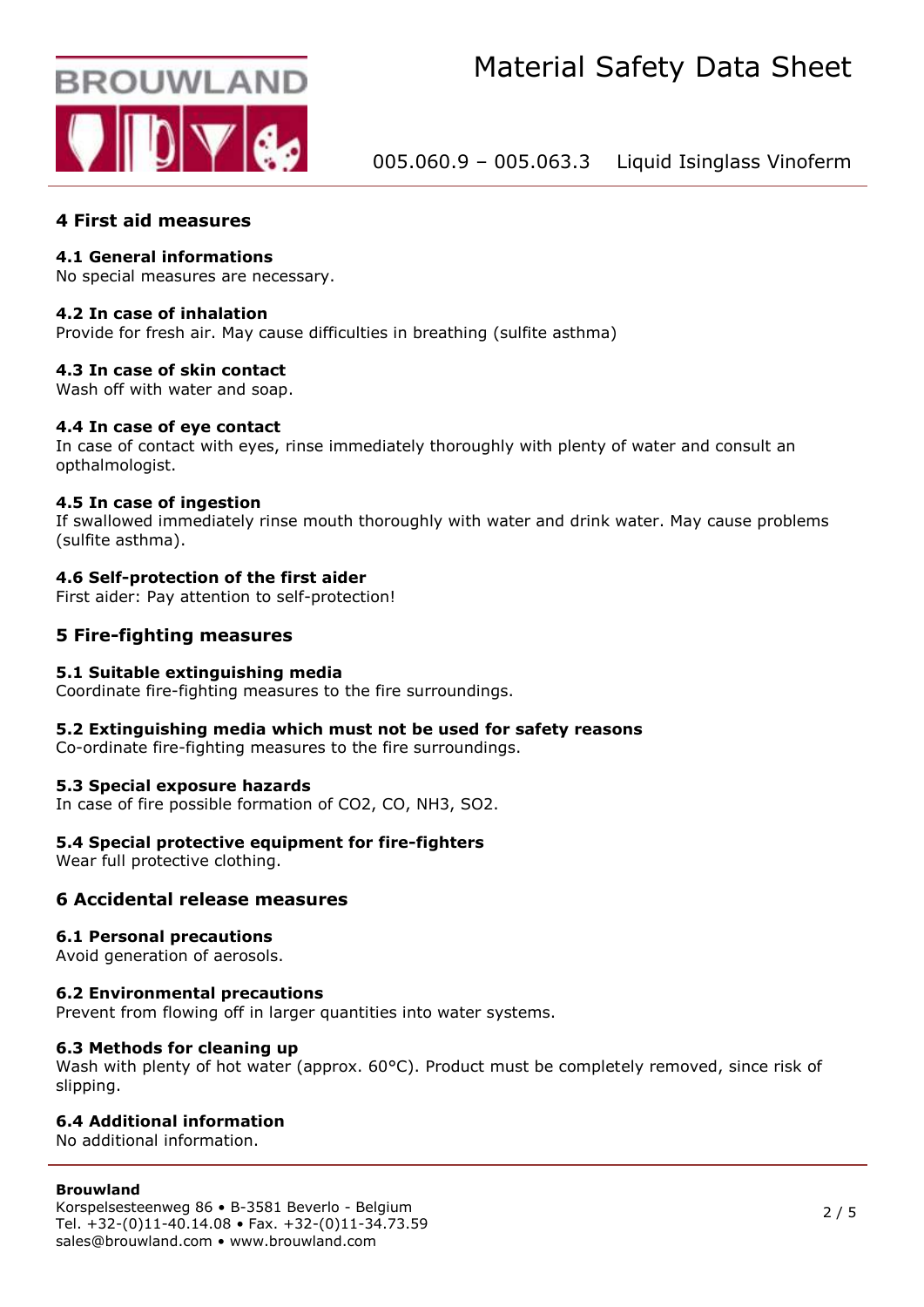

# **7 Handhabung und Lagerung / Handling and Storage**

# **7.1. Handling**

Working places should be designed to allow cleaning at any time.

## **7.2. Storage / storage conditions**

Store in a cool and dry, well-ventilated place, protected from foreign odours.

## **7.3. Specific use(s)**

See specifications.

# **8 Exposure controls / Personal protection**

## **8.1. Expositionsgrenzwerte / Exposure limit values**

No substance related limit value available.

## **8.2. Exposure controls**

- **8.2.1. Occupational exposure controls.**
- **a) Occupational exposure controls**
- In case of aerosol-formation: recommended.

**b) Hand protection** Protective gloves recommended.

# **c) Eye protection**

Protective goggles recommended. **Additional protection measures:** When using do not eat, drink, smoke, sneeze. **8.2.2. Environmental exposure controls** See section 7. No additional measures necessary. **8.2.3. Substance control in consumer or downstream products** No special measures necessary.

# **9 Physical and chemical Properties**

#### **9.1 Appearance**

**Physical state:** highly viscous gel. **Colour:** Opaque. **Smell:** Light SO2 smell.

## **9.2 Important health, safety and environmental information**

**Bulk density**: Not applicable. **Density**:  $\sim 1$  g/ml. **pH-value (°20°C):** ~ 2 **Melting point :** Not applicable. **Boiling temperature :** approx. 100 °C. **Autoignition :** No self-ignition. **Explosive properties:** Not applicable. **Water solubility:** Soluble.

#### **Brouwland**

Korspelsesteenweg 86 • B-3581 Beverlo - Belgium Tel. +32-(0)11-40.14.08 • Fax. +32-(0)11-34.73.59 sales@brouwland.com • www.brouwland.com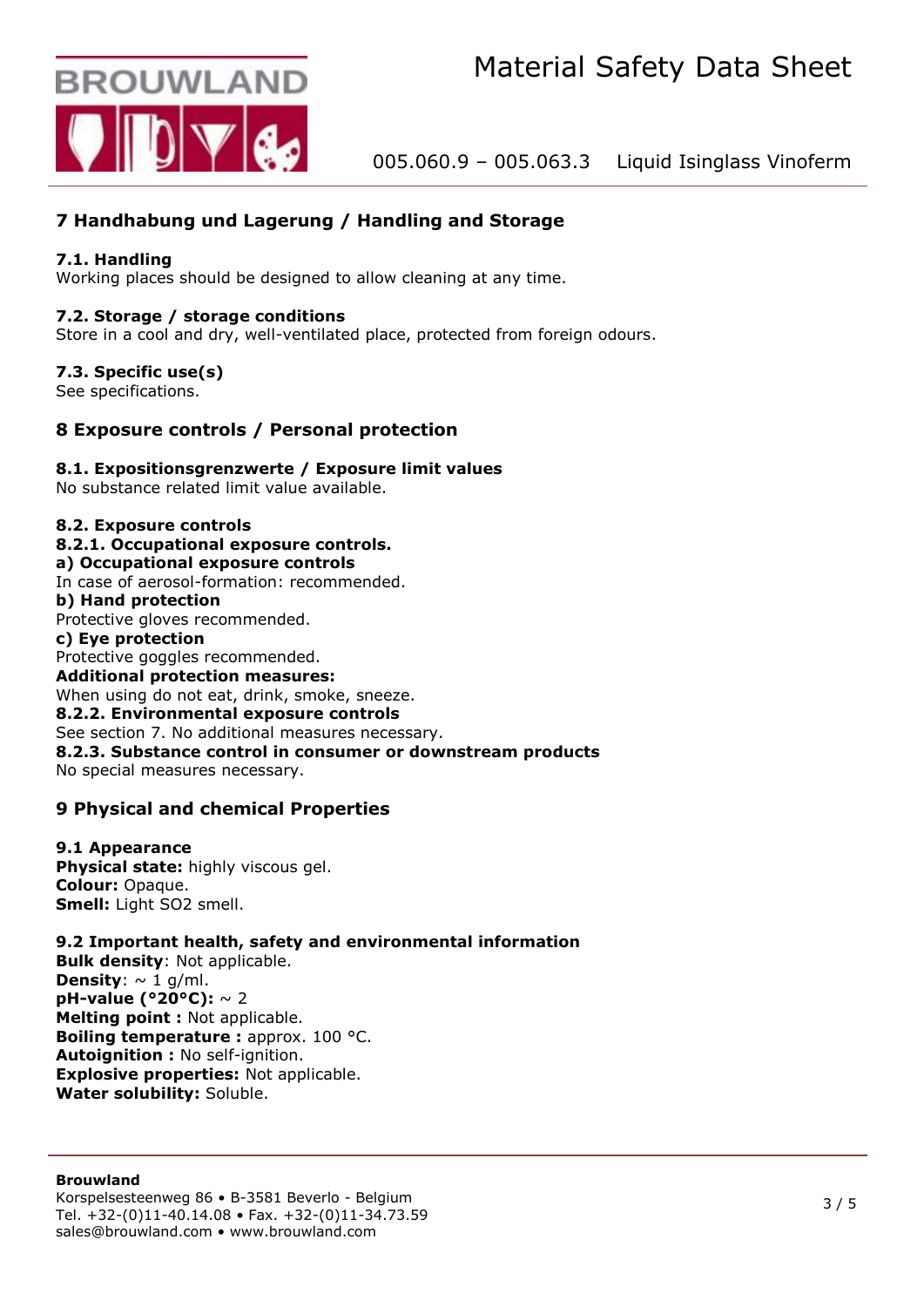

# **10 Stability and Reactivity**

## **10.1 Conditions to avoid**

Avoid higher temperatures.

## **10.2 Materials to avoid**

No data available.

## **10.3 Hazardous decomposition products**

In case of fire possible formation of CO2, CO, NH3, SO2.

## **11 Toxicological information**

#### **11.1 Toxicocinetics, metabolism and distribution**

According to the present state of knowledge toxic effects are not expected.

#### **11.2 Acute Effects (acute toxicity, Irritant and corrosive effects)**

Possible irritation by SO2 on eyes and respiratory system.

## **12 Ecological information**

#### **12.1 Ecotoxicity**

According to the present state of knowledge negative ecological effects are not expected.

#### **12.2 Mobility**

According to the present state of knowledge negative ecological effects are not expected.

#### **12.3 Persistence and degradability**

Part of the components is biodegradable.

#### **12.4 Bioaccumulative potential**

No indication to bioaccumulation potential.

#### **12.5 Results of PBT assessment**

This substance does not meet the criteria for classification as PBT or vPvB..

#### **12.6 Other adverse effects**

The product is ecologically harmless and biodegradable, yet the environment should not be polluted with larger product quantities.

## **13 Disposal considerations**

#### **13.1 Appropriate disposal / product**

Dispose of waste according to applicable local, state, and federal regulations. **Recommondation:** None.

#### **13.2 Appropriate disposal / packaging**

Dispose of waste according to applicable local, state, and federal regulations.

## **Brouwland**

Korspelsesteenweg 86 • B-3581 Beverlo - Belgium Tel. +32-(0)11-40.14.08 • Fax. +32-(0)11-34.73.59 sales@brouwland.com • www.brouwland.com